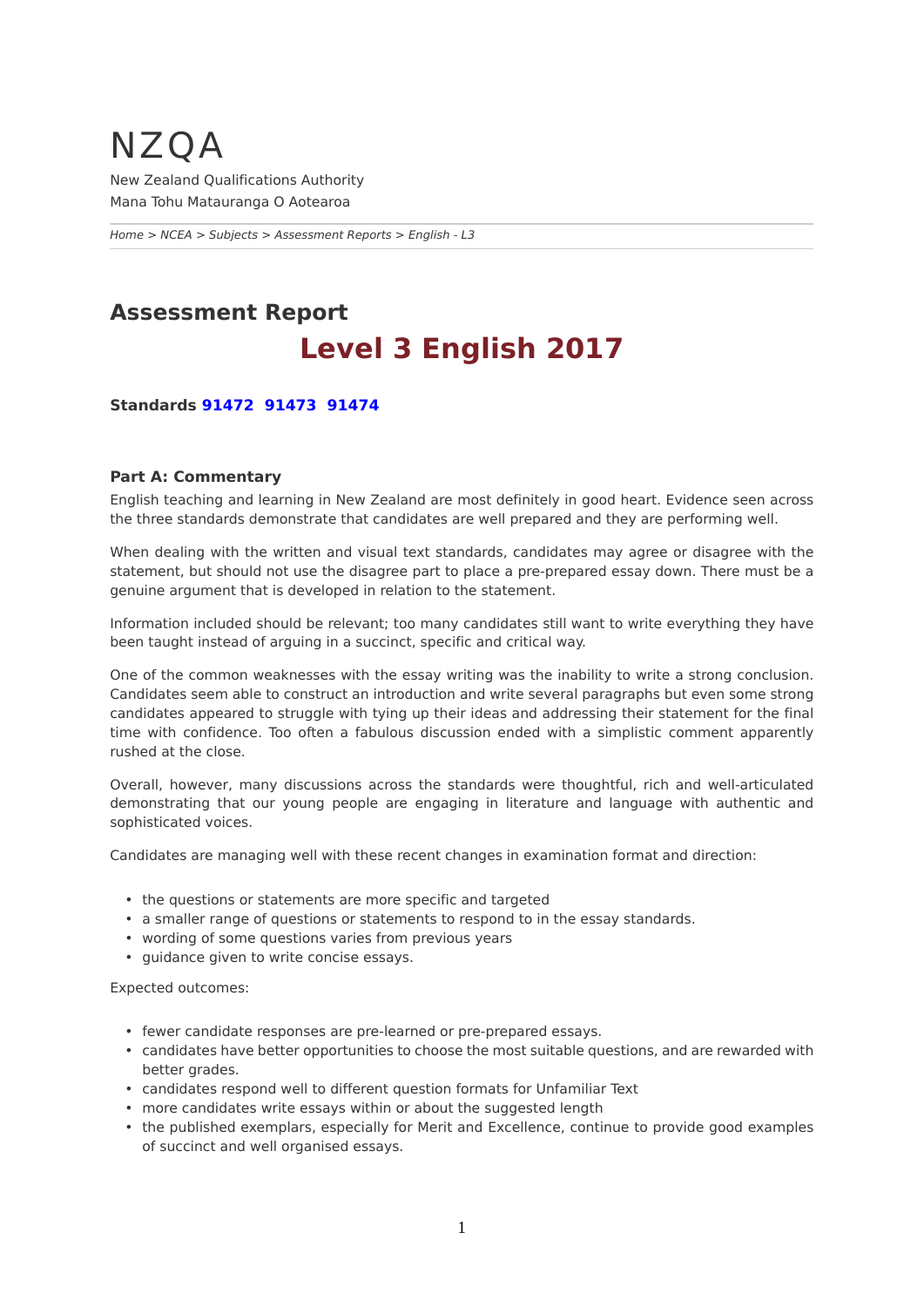#### **Part B: Report on standards**

### **91472: Respond critically to specified aspect(s) of studied written text(s), supported by evidence**

Candidates who were awarded **Achievement** commonly:

- understood and could explain the crafting of their chosen text(s)
- constructed three straightforward paragraphs
- only addressed the second part of the statement briefly or at the close of the essay
- developed a simplistic argument
- wrote long essays which were quite plot-based and instead of selecting specific examples they tended to try and fit the entire novel into the answer
- often had a superficial understanding of the key concept they were trying to discuss and could not expand on the idea with much depth.
- wrote in the style of something that had been said over and over in class
- had little personal voice.

Candidates who were assessed as **Not Achieved** commonly:

- wrote pre-prepared essays
- unsuccessfully tried to twist the statement to fit a pre-prepared essay
- showed only a superficial understanding of the specified aspects and did not develop their argument sufficiently
- wrote overly wordy unfocussed essays that tried to deal with too many different aspects and did not sufficiently address their chosen statement
- did not provide enough specific evidence from their texts and only provided general comments
- wrote short, incomplete essays
- were on the right track but then stopped their essays too soon and their ideas had not been developed far enough
- confined their responses to summaries
- offered no real thesis or argument.

Candidates who were awarded **Achievement with Merit** commonly:

- addressed their chosen statement in full, answering both parts of the question fully
- showed an understanding of their author's purpose
- showed an understanding of important ideas/themes in their text in relation to their chosen statement
- wrote a well-structured, and well-worded essay
- expressed their ideas clearly with academic language
- attempted to go beyond the text in their analysis
- had personal voice and showed a sense of connection with the text
- developed a thesis statement with clear argument and evidence.\
- synthesised and wove quotes into the essay.

Candidates who were awarded **Achievement with Excellence** commonly:

- wrote fluent, comprehensive essays that were well-structured and demonstrated a command of expression
- showed insight into the wider themes of the text and their relevance to wider society at the time the text was written (or modern day society)
- provided a great range of specific evidence from their chosen texts
- quoted outside sources from critics or philosophers in relation to their chosen statement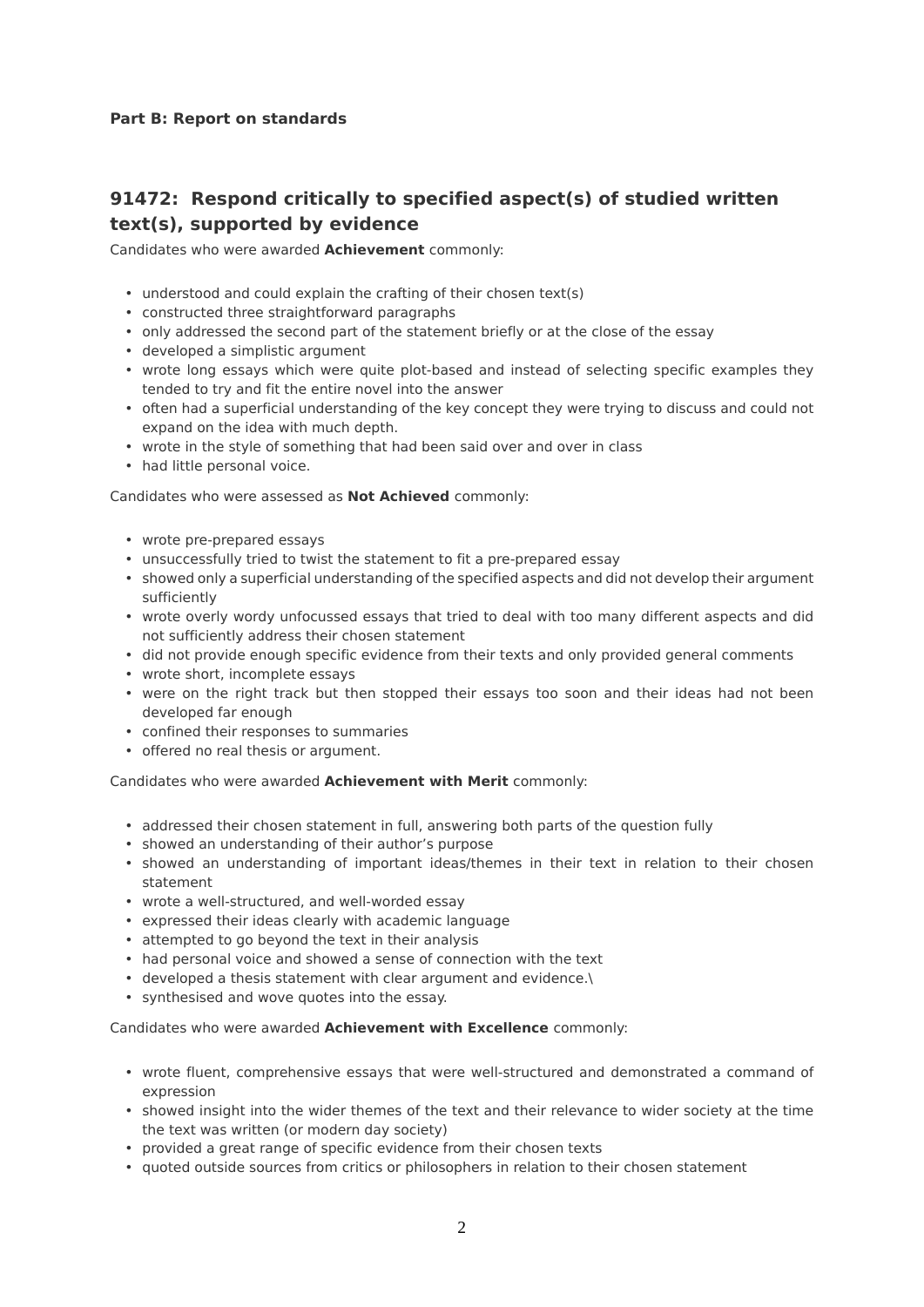- demonstrated original understanding and revealed a strong personal voice
- wrote fluently with a wide, formal vocabulary
- wrote with freedom and surety they knew exactly what they wanted to argue
- presented an essay that was coherent and unified
- combined ideas from other research which supported and developed their argument
- chose which information to include wisely; it was succinct and relevant.

#### **Standard specific comments**

Candidates may agree or disagree with the statement, but should not use the disagree part to place a pre-prepared essay down. There must be a genuine argument that is developed in relation to the statement.

Candidates should pay attention to the development and structure of their essays and not limit themselves to three short paragraphs.

Information included should be relevant; too many candidates still want to write everything they have been taught instead of arguing in a succinct, specific and critical way.

### **91473: Respond critically to specified aspect(s) of studied visual or oral text(s), supported by evidence**

Candidates who were awarded **Achievement** commonly:

- wrote a clearly structured essay response using some evidence from the text
- attempted to make use of technical language
- focused primarily on plot but with enough critical response to achieve
- addressed all parts of the question but not necessarily in a balanced way
- wrote essays that were quite short
- presented ideas not developed enough
- responded critically to their chosen text, showing an acceptable level of understanding of it together with focus on the question
- showed some knowledge of film techniques
- used quotes in their discussion
- used key words from the statement to guide their essay.

#### Candidates who were assessed as **Not Achieved** commonly:

- wrote answers that were lacking in detail and were short
- used a limited range of vocabulary
- presented a limited analysis of how the ideas were shown
- demonstrated a lack of exploration of authorial or directorial intent
- produced a response that was purely descriptive
- did not engage with the key words of the question
- made some attempt to address the statement but did not supply enough evidence or relevance to their chosen statement
- provided a prepared essay that focussed on a broad theme or character statement rather than those statements provided
- focused on plot or a basic step-by-step character recount

Candidates who were awarded **Achievement with Merit** commonly: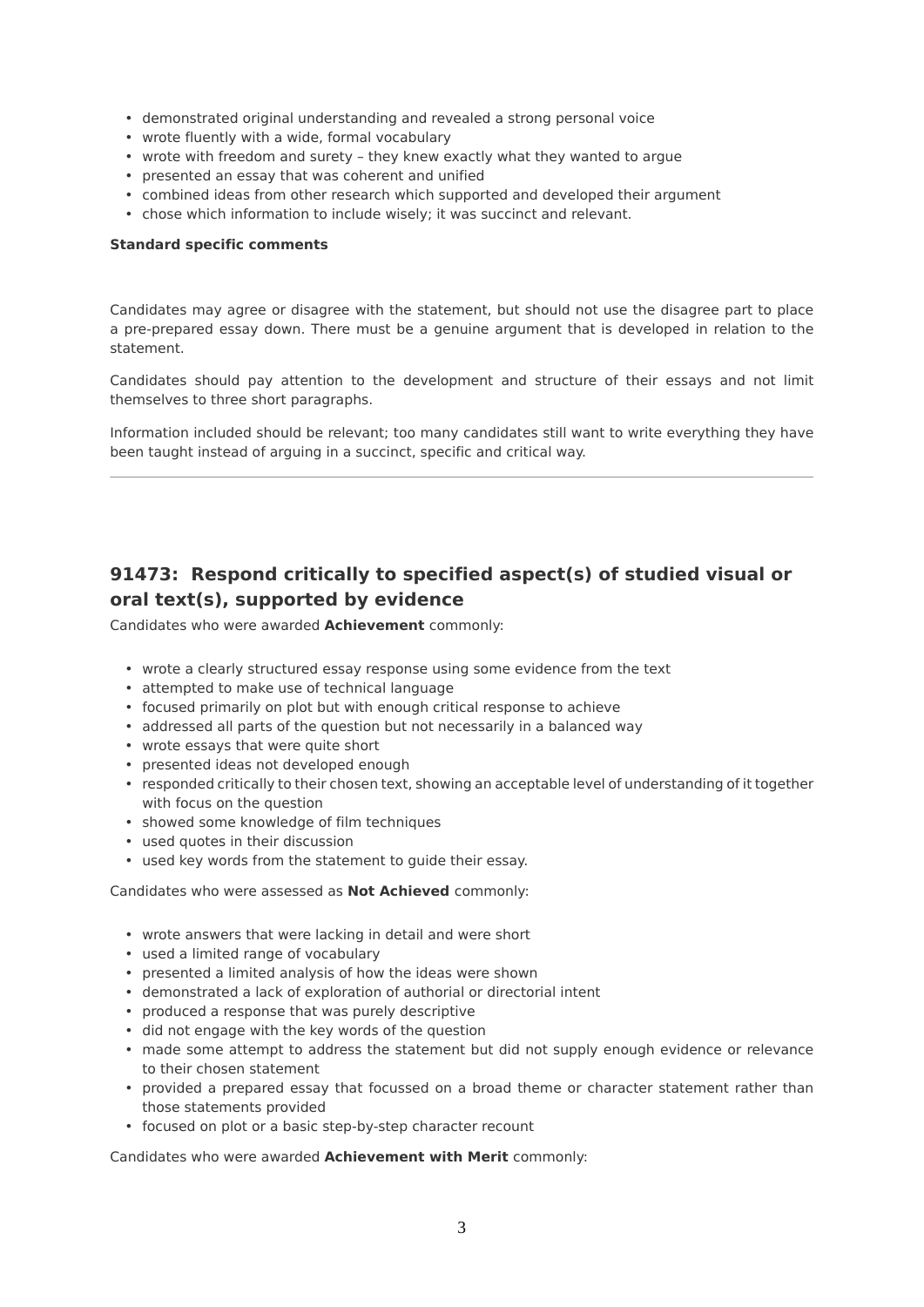Candidates who were awarded Achievement with Merit commonly:

- constructed a focused argument that was more nuanced than stating "I fully agree/disagree with the statement"
- demonstrated a precise familiarity with their chosen text(s).
- showed discrimination in the material they selected to support their argument
- successfully related their argument to relevant wider context(s) and text(s)
- structured their essay persuasively by providing convincing, strong points first, followed by supporting points
- demonstrated precision with language, using terms more subtle than "positive" and "negative"
- set up a convincing argument in their introduction
- discussed a variety of technical aspects in their answer
- showed an understanding of the director's purpose
- discussed beyond the text to provide evidence for their critical opinion
- showed a sound understanding of the text and could apply knowledge to the question
- confidently referred to the statement throughout response.

#### Candidates who were awarded **Achievement with Excellence** commonly:

- constructed a fluent and persuasive argument
- showed evidence of independent thought
- showed genuine engagement with both the text and the chosen statement
- showed flair in their use of language, most noticeably, via a sophisticated vocabulary
- perceptively integrated their argument with wider context(s) and other text(s)
- wrote precisely and concisely (rather than writing everything they have ever learned about the text(s))
- seemed to have enjoyed studying their chosen text(s) and appeared to relish writing the essay
- could articulate and present a comfortable handling of technical jargon
- showed greater awareness of societal context for the film.
- responded to their chosen text with a high level of perception and insight
- displayed extensive knowledge of film aspects and were often able to include insights from beyond the text
- took an unusual position or offered a fresh perspective and backed up their position with evidence and sense of the director's purpose
- expressed themselves fluently.

#### **Standard specific comments**

It was noted that teachers use a wide range of texts, including a range of "classic" texts from across several decades. Some texts were excellent vehicles to allow candidates to achieve at the higher grades. These include Psycho, American Beauty, Blade Runner, Heavenly Creatures, Atonement, Schindler's List, American History X, The Talented Mr Ripley, The Piano, Waltz With Bashir.

It seemed that as usual, statement choice was particularly important to get right for their chosen film. Not all statements are going to suit particular films and teaching candidates the art of statement choice is important. It was nice to see more New Zealand film essays such as Boy, Hunt for the Wilderpeople, and as noted, Heavenly Creaturesand The Piano. The Great Gatsbyand American Beautywere extremely popular as was Atonementand Clint Eastwood's, Gran Torino. Hitchcock films seemed popular this year as did a lot of Tarantino films and the occasional American Psycho, Apocalypse Nowand The Fight Club.

When approaching more violent films like those of Quentin Tarantino, few scripts showed any awareness or appreciation of the satire which suggests that the candidates were not able to really critically engage with these films and were viewing them primarily as 'entertainment'

There are a growing number of candidates approaching the podcast genre and "Serial" in particular , and this genre was confidently handled.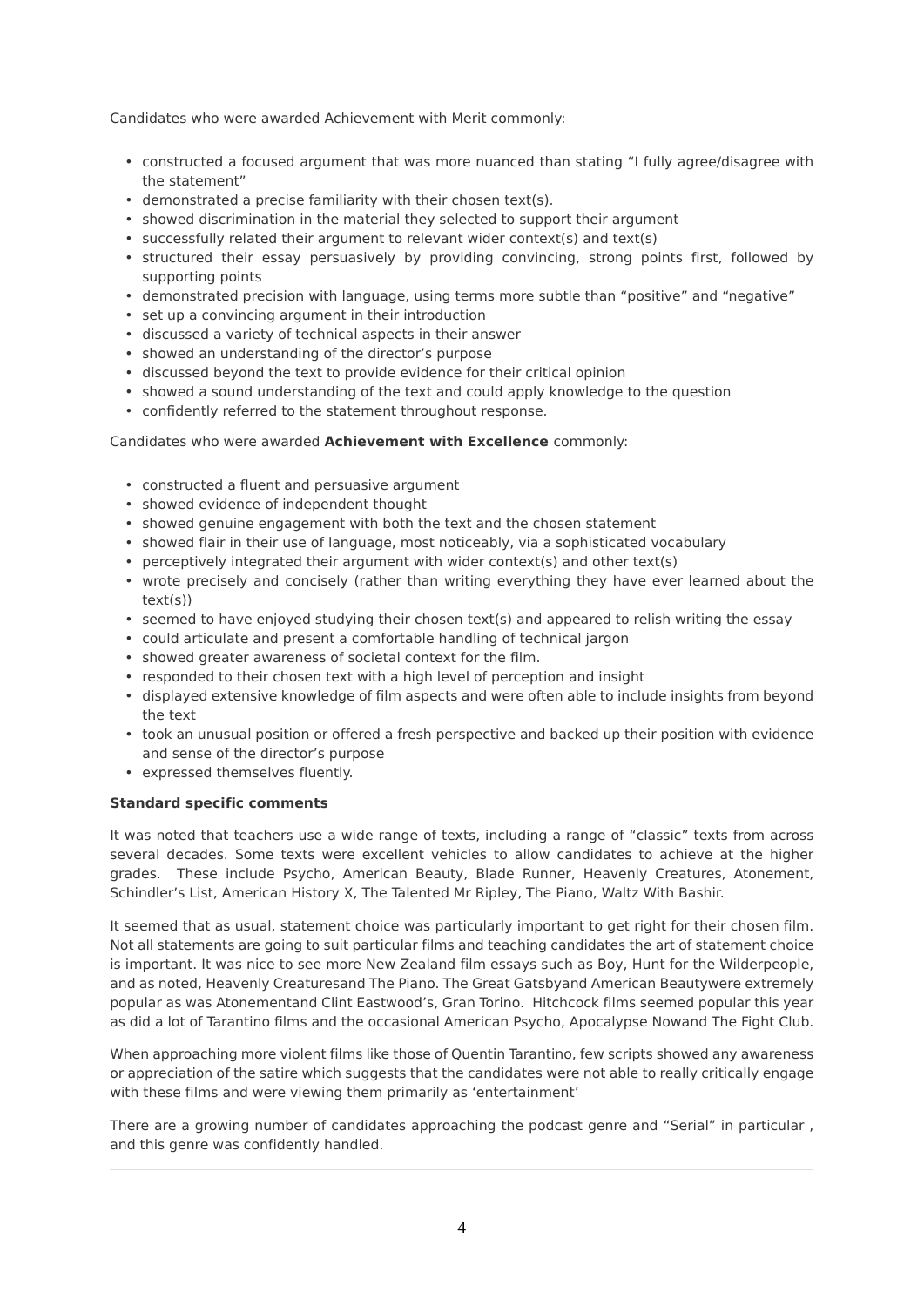### **91474: Respond critically to significant aspects of unfamiliar written texts through close reading, supported by evidence**

Candidates who were awarded **Achievement** commonly:

- showed evidence of a literal and on-the-text understanding
- were often straightforward in their identification and discussion of aspects
- used the question to guide the structure of their answer
- identified and exemplified two aspects/features in the text and gave a relevant explanation of at least one of the examples although they could be uneven in their responses to the different aspects used in the texts
- made a broad judgement about the attitude, the nature of passing of time and the difference between fantasy and reality
- supported further explanation with relevant evidence
- treated each text separately in the comparative question and often used a different aspect for each text
- addressed aspects separately and didn't necessarily unpack the text as a single, coherent unit
- relied on content
- showed an emerging understanding of authors' intentions.

Candidates who were assessed as **Not Achieved** commonly:

- mentioned only one or did not identify an aspect from a text
- did not use exemplification as part of their answer and when they did, they failed to link this to an aspect or chose an irrelevant example
- failed to relate aspects to the question
- did not answer all sections, especially where candidates could not articulate the differences between reality and fantasy in the texts and how the author intended them to be understood
- were confused by the aspects and how to use them as evidence in their discussion
- struggled to demonstrate a basic understanding of how an author's writing techniques were used for effect and how they linked to writer's intent
- gave an incomplete or simplistic answer which was did not address to the question
- referred to a language aspect but with insufficient detail and specificity
- quoted from the text to support their ideas, but did not identify a language feature being used by the writer
- included a plot summary of the texts and described content only
- failed to understand the ideas in the texts or to develop ideas sufficiently.

Candidates who were awarded **Achievement with Merit** commonly:

- identified two or more aspects that were relevant to the question, and explained how each aspect achieved its effect
- unpacked their discussion of aspects
- demonstrated an accurate and thorough reading of text
- examined the text as a whole and made links between techniques, presenting an integrated discussion of the aspects
- went "between the lines" in their discussion of the language features
- attempted to track the development of ideas and aspects within the text(s), and were able to convincingly show their connection
- demonstrated an understanding of the text and the author's point of view
- presented clear and specific judgements about the author's perspective
- showed an engagement with each text
- worked to form a synthesised judgement in Question 3, comparing and contrasting both texts
- used exemplification which was relevant, valid and integrated into their discussion which demonstrated a convincing analysis of the texts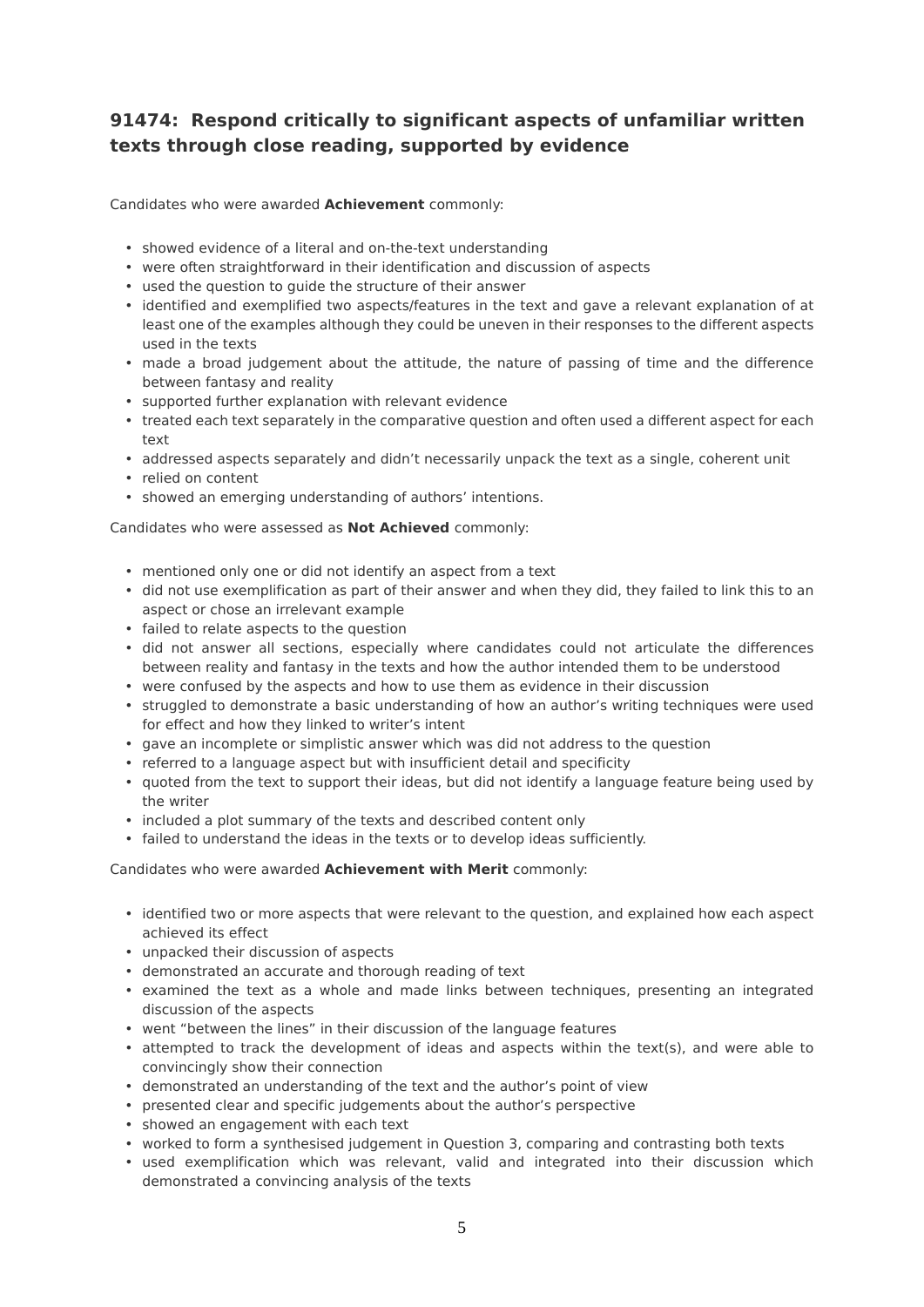- were able to identify writer's purpose and why certain vocabulary was used
- sustained a relevant discussion
- saw the text as a complete unit and started to unpack the ideas chronologically
- wrote in a clear and fluent fashion
- began to link the ideas in the texts, e.g. that fantasy is in both texts but it was how the authors approached the idea of fantasy that made them different.

Candidates who were awarded **Achievement with Excellence** commonly:

- showed a perceptive and insightful understanding of authors' intentions
- went 'beyond the text' with answers which reflected complexities of the human experiencein a genuine and perceptive manner, and considered the significance or relevance of the text for its audience and/or society and/or self more broadly
- presented an integrated, detailed and fluent answer with little repetition
- showed originality of thought
- were adept and confident with expression
- made deeper, more sophisticated readings of the texts, inferring meaning and appreciating the subtleties of the writers' crafting
- structured their answers around their own ideas in response to the question and the text, then developed these ideas throughout their answer, integrating a range of language features into their discussion
- used a wide range of terminology accurately and with confidence
- identified two or more aspects that were relevant to the question, explained how they achieved certain effects, made a critical comparison between them, wove evidence throughout their answer and showed that they understood how the text or the author's ideas fit into the wider world, or appealed to some greater idea or context.

#### **Standard specific comments**

Candidates who trace aspects through the text tend to achieve with greater confidence. Better candidates have a greater range of aspects to reference and discuss the guiding aspects noted on the paper with more specific terminology. Candidates who write unnecessarily lengthy answers do not necessarily achieve the higher grades. Some candidates have very complex and messy scripts which required several readings before a grade can be given.

Candidates who are succinct and write with flair or command generally also display the perception required for excellence.

In the 2017 paper many candidates struggled to focus on the 'difference' between fantasy and reality required for Question 3 – however this question provided, in general, the best answers in terms of depth of perception.

A lot of candidates wrote a mini 'introduction' to each question – this was rarely useful in terms of adding value, beyond laying out the structure their writing would follow

A lot of candidates needed to be more aware of what the questions were asking. Many candidates struggled with the difference between point of view and narrative style. The bigger issue, however, seems to be candidates not being able to understand how these two aspects are used to create and enhance meaning. Many identified these techniques because they thought they were the obvious ones, but then struggled to understand how they were used. This prevented a lot of candidates from moving into the Merit or Excellence grades.

Unfamiliar Texts frequently challenge candidates. Whilst Questions 1 and 2 were generally answered well, the comparative essay (Question 3) was not addressed so strongly by many candidates

Candidates need to divide their time evenly between the three questions as some competent candidates often left answers unfinished or did not attempt Question 3.